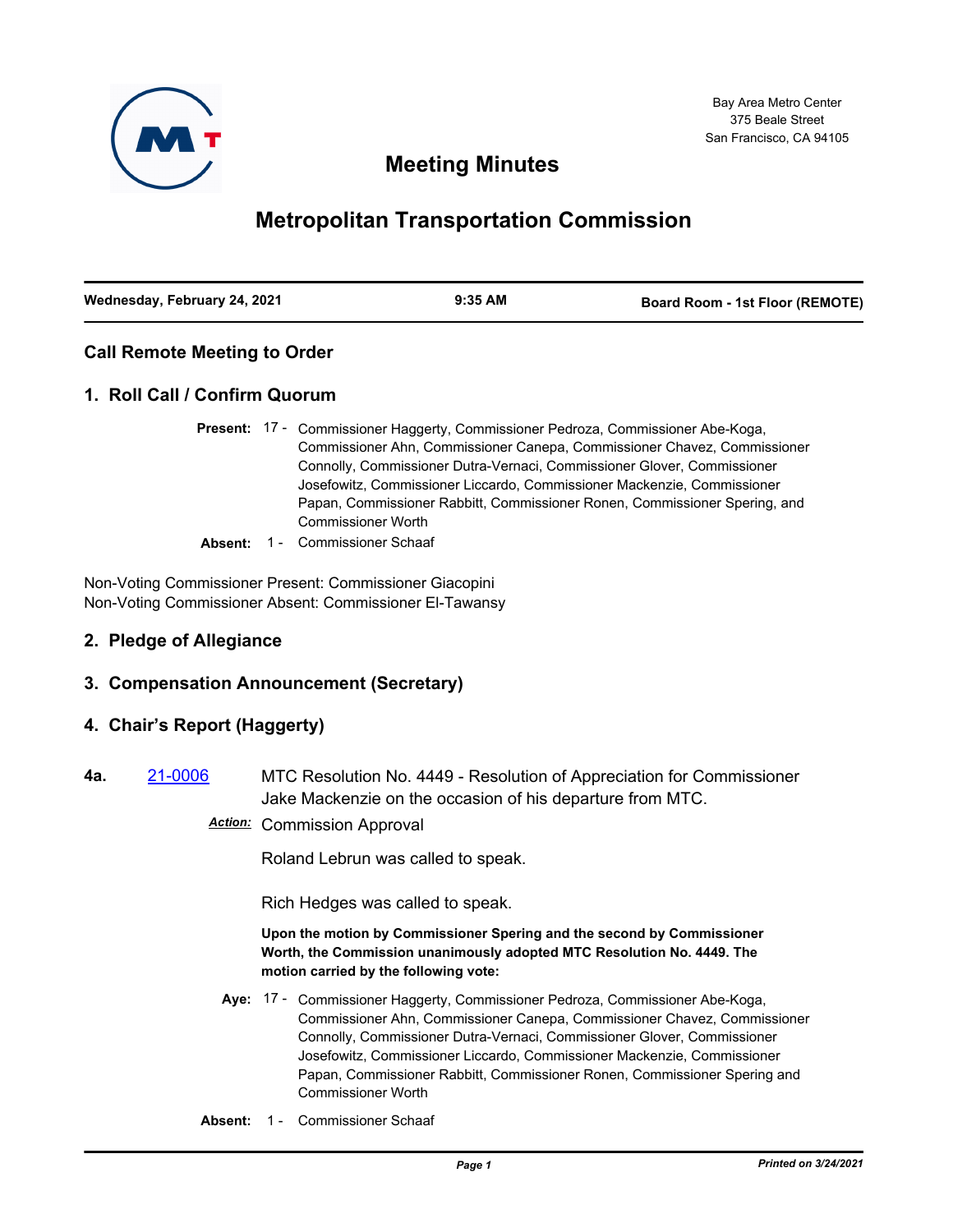## **5. Ad-Hoc Nominating Committee Report (Spering)**

**5a.** [21-0171](http://mtc.legistar.com/gateway.aspx?m=l&id=/matter.aspx?key=21764) Closing of Nominations and Election of Officers

*Action:* Commission Approval

**Upon the motion by Commissioner Spering and the second by Commissioner Worth, the Commission unanimously closed the nominations and elected the nominees Alfredo Pedroza as Chair, and Nick Josefowitz as Vice Chair of the Commission respectively for the next two-year term. The motion carried by the following vote:**

- Aye: 17 Commissioner Haggerty, Commissioner Pedroza, Commissioner Abe-Koga, Commissioner Ahn, Commissioner Canepa, Commissioner Chavez, Commissioner Connolly, Commissioner Dutra-Vernaci, Commissioner Glover, Commissioner Josefowitz, Commissioner Liccardo, Commissioner Mackenzie, Commissioner Papan, Commissioner Rabbitt, Commissioner Ronen, Commissioner Spering and Commissioner Worth
- **Absent:** 1 Commissioner Schaaf

#### **6. New Chair's Report (Pedroza)**

## **6a.** [21-0005](http://mtc.legistar.com/gateway.aspx?m=l&id=/matter.aspx?key=21598) MTC Resolution No. 4448 - Resolution of Appreciation for Commissioner Scott Haggerty on the occasion of his departure from MTC.

*Action:* Commission Approval

Roland Lebrun was called to speak.

Rich Hedges was called to speak.

**Commissioner Liccardo and Commissioner Mackenzie left before the vote on agenda item 6a.**

**Upon the motion by Commissioner Spering and the second by Commissioner Chavez, the Commission unanimously adopted MTC Resolution No. 4448. The motion carried by the following vote:**

- Aye: 15 Commissioner Haggerty, Commissioner Pedroza, Commissioner Abe-Koga, Commissioner Ahn, Commissioner Canepa, Commissioner Chavez, Commissioner Connolly, Commissioner Dutra-Vernaci, Commissioner Glover, Commissioner Josefowitz, Commissioner Papan, Commissioner Rabbitt, Commissioner Ronen, Commissioner Spering and Commissioner Worth
- **Absent:** 3 Commissioner Liccardo, Commissioner Mackenzie and Commissioner Schaaf

## **7. Policy Advisory Council Report (Randi Kinman)**

Roland Lebrun was called to speak.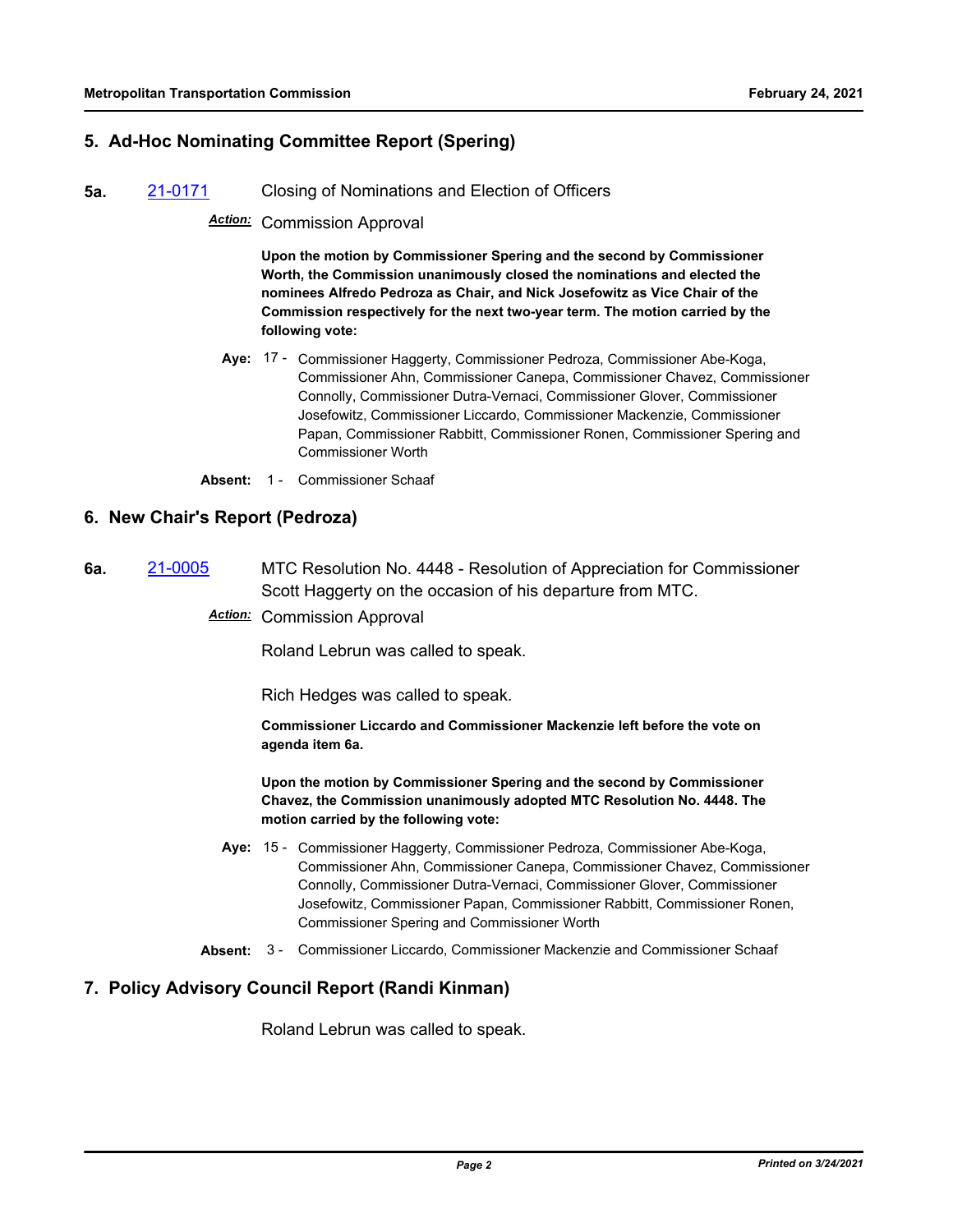## **8. Executive Director's Report (McMillan)**

Joty Dhaliwal was called to speak.

[21-0392](http://mtc.legistar.com/gateway.aspx?m=l&id=/matter.aspx?key=21985) Executive Director's Report

#### **9. Commissioner Comments**

#### **10. Consent Calendar:**

#### **Upon the motion by Commissioner Rabbitt and the second by Commissioner Spering, the Consent Calendar was unanimously approved by the following vote:**

- Aye: 15 Commissioner Haggerty, Commissioner Pedroza, Commissioner Abe-Koga, Commissioner Ahn, Commissioner Canepa, Commissioner Chavez, Commissioner Connolly, Commissioner Dutra-Vernaci, Commissioner Glover, Commissioner Josefowitz, Commissioner Papan, Commissioner Rabbitt, Commissioner Ronen, Commissioner Spering and Commissioner Worth
- **Absent:** 3 Commissioner Liccardo, Commissioner Mackenzie and Commissioner Schaaf
- **10a.** [21-0173](http://mtc.legistar.com/gateway.aspx?m=l&id=/matter.aspx?key=21766) Minutes of the January 27, 2021 meeting

*Action:* Commission Approval

**10b.** [21-0231](http://mtc.legistar.com/gateway.aspx?m=l&id=/matter.aspx?key=21824) Monthly Report of Transit Operator Statistics on Healthy Transit Plan **Performance** 

*Action:* Information

**10c.** [21-0181](http://mtc.legistar.com/gateway.aspx?m=l&id=/matter.aspx?key=21774) MTC Resolution No. 3983, Revised - Amendments to the Clipper® Operating Rules

*Action:* Commission Approval

*Presenter:* David Weir

## *Administration Committee*

**10d.** [21-0162](http://mtc.legistar.com/gateway.aspx?m=l&id=/matter.aspx?key=21755) MTC Resolution No. 4421- Revised - FY 2020-21 Overall Work Program (OWP) Amendment No. 2.

> Staff requests that the Committee refer Metropolitan Transportation Commission (MTC) Resolution No. 4421, Revised, the MTC FY 2020-21 Overall Work Program (OWP), Amendment No. 2 to the Commission in order to include FY 2019-20 unspent carryover federal planning and state funds in the current year OWP.

*Action:* Commission Approval

*Presenter:* Brian Mayhew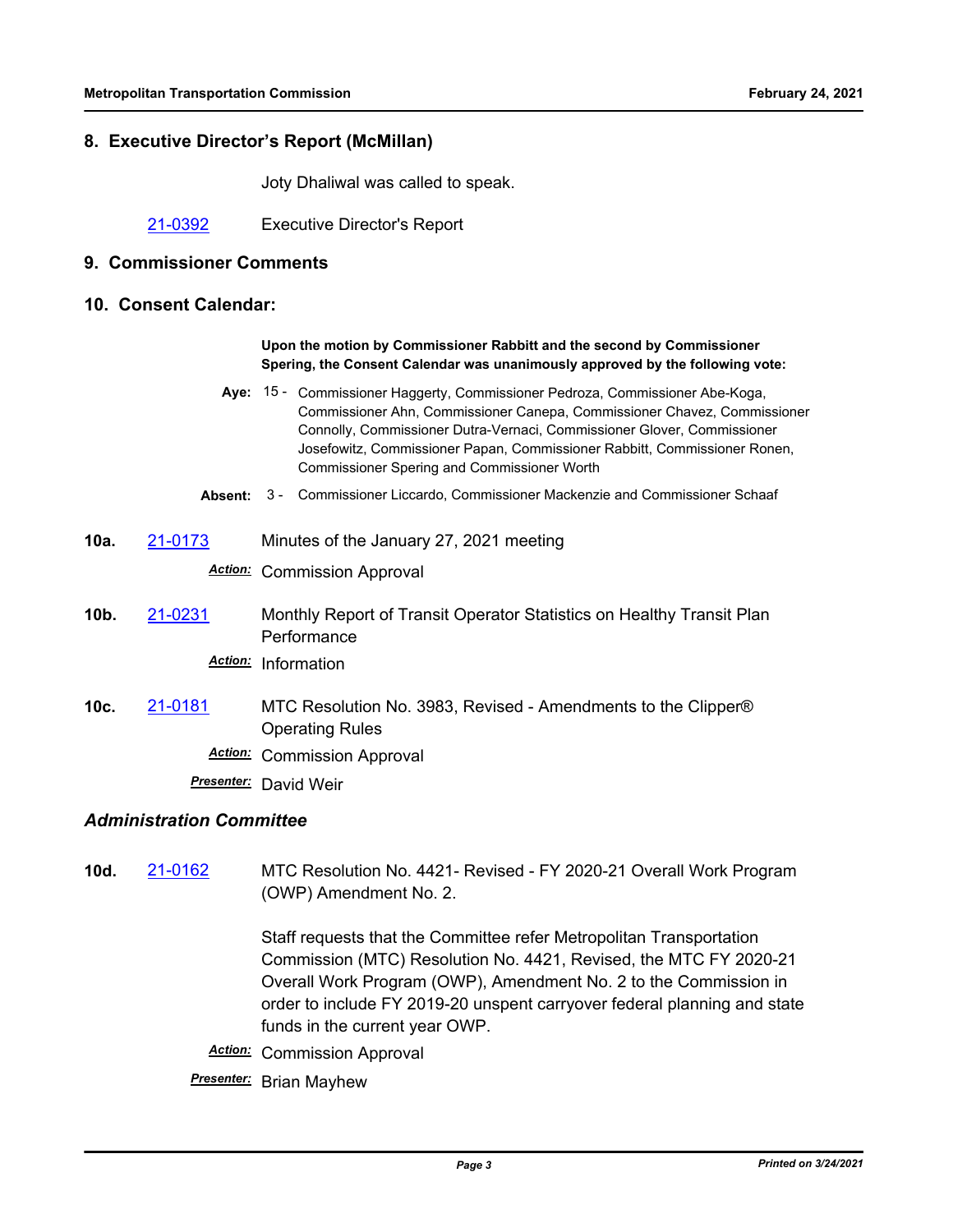**10e.** [21-0163](http://mtc.legistar.com/gateway.aspx?m=l&id=/matter.aspx?key=21756) MTC Resolution No. 4422, Revised - MTC Operating Budget FY 2020-21 MTC Operating Budgets

> Staff requests that the Committee refer MTC Resolution No. 4422, Revised, Amendment 3, increasing the MTC FY 2020-21 Agency Operating Budget by \$35.9 million in new and carryover funding to the Commission for approval.

*Action:* Commission Approval

*Presenter:* Brian Mayhew

#### *Programming and Allocations Committee*

- **10f.** [21-0151](http://mtc.legistar.com/gateway.aspx?m=l&id=/matter.aspx?key=21744) MTC Resolution No. 4412, Revised. Regional Measure 3 (RM3) Letters of No Prejudice. Recommendation of RM3 Letters of No Prejudice to Contra Costa Transportation Authority for the I-680/SR-4 Interchange project and the Mokelumne Trail Bicycle/Pedestrian Overcrossing over SR-4 project.
	- *Action:* Commission Approval

*Presenter:* Kenneth Kao

- **10g.** [21-0150](http://mtc.legistar.com/gateway.aspx?m=l&id=/matter.aspx?key=21743) MTC Resolution Nos. 4430, Revised and 4431, Revised. An allocation of \$23 million in FY 2020-21 State Transit Assistance funds to BART and allocation of \$4.4 million FY 2020-21 Transportation Development Act (TDA) funds to Union City and AC Transit.
	- *Action:* Commission Approval
	- *Presenter:* Cheryl Chi
- **10h.** [21-0179](http://mtc.legistar.com/gateway.aspx?m=l&id=/matter.aspx?key=21772) MTC Resolution No. 4202, Revised. Revisions to the One Bay Area Grant 2 Program (OBAG 2), to program \$7.91 million for MTC's shareable costs of an increase to the Golden Gate Bridge Suicide Deterrent System project.
	- *Action:* Commission Approval
	- *Presenter:* Mallory Atkinson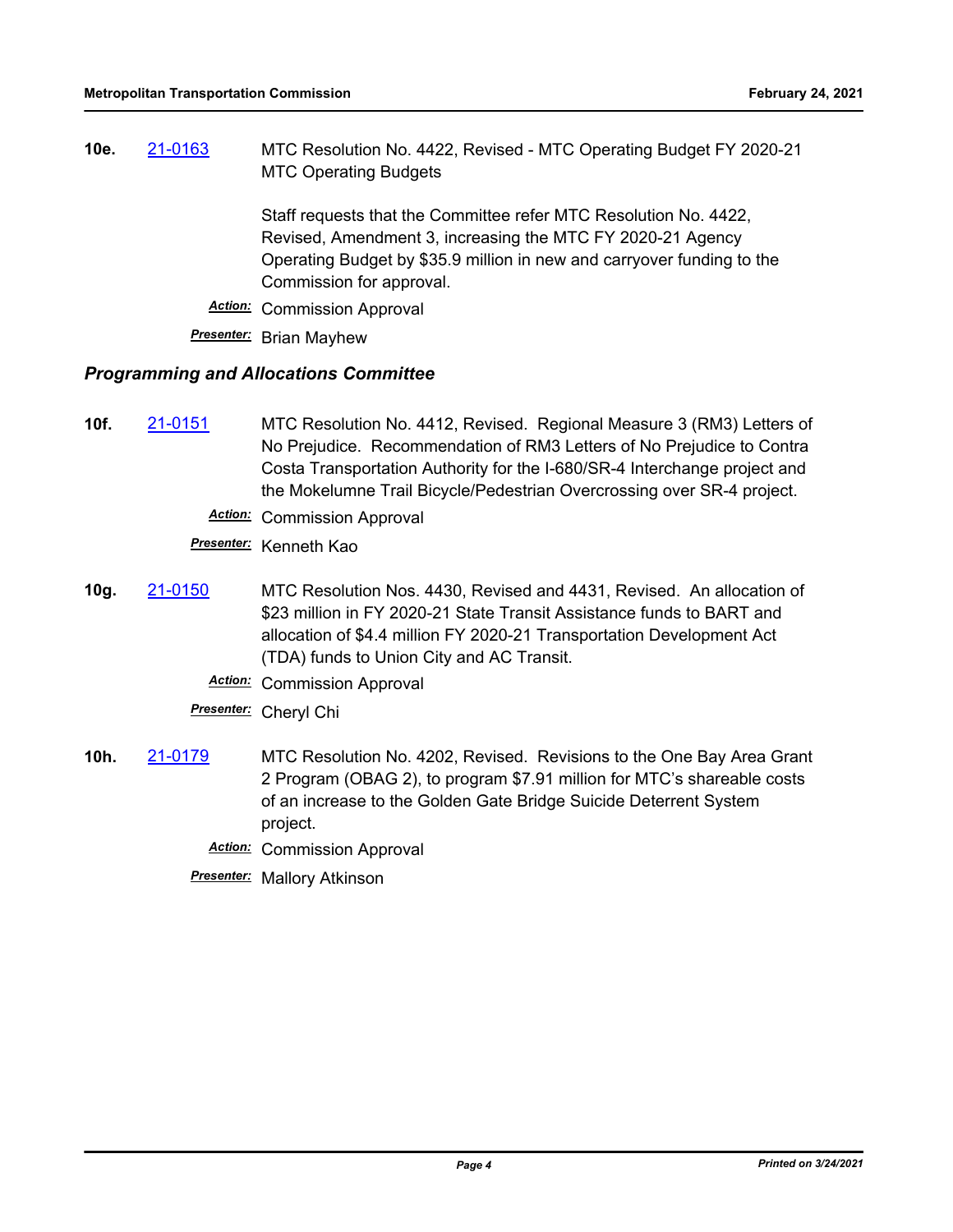### **Committee Reports**

#### **11. Programming and Allocations Committee (Josefowitz)**

**11a.** [21-0032](http://mtc.legistar.com/gateway.aspx?m=l&id=/matter.aspx?key=21625) MTC Resolution No. 4454. Bay Area Preservation Pilot (BAPP) Program Revisions

> Revises several program guidelines for MTC's Bay Area Preservation Pilot (BAPP) to address deployment barriers and improve efficacy for prospective housing preservation projects.

- *Action:* Commission Approval
- *Presenter:* Somaya Abdelgany

**The motion and second for agenda items 11a, 11b, 11c, and 11d were made as a single item.**

**Upon the motion by Vice Chair Josefowitz and the second by Commissioner Haggerty, the Commission unanimously adopted MTC Resolution No. 4454. The motion carried by the following vote:**

- Aye: 15 Commissioner Haggerty, Commissioner Pedroza, Commissioner Abe-Koga, Commissioner Ahn, Commissioner Canepa, Commissioner Chavez, Commissioner Connolly, Commissioner Dutra-Vernaci, Commissioner Glover, Commissioner Josefowitz, Commissioner Papan, Commissioner Rabbitt, Commissioner Ronen, Commissioner Spering and Commissioner Worth
- **Absent:** 3 Commissioner Liccardo, Commissioner Mackenzie and Commissioner Schaaf
- **11b.** [20-1637](http://mtc.legistar.com/gateway.aspx?m=l&id=/matter.aspx?key=21502) MTC Resolution No. 4347, Revised and Summary of Participatory Budgeting Pilots

Revision to the Lifeline Transportation Cycle 5 Program of Projects to program \$400,000 for Solano County's Participatory Budgeting (PB) Pilot Projects and an overview of the findings from San Francisco (Bayview) and Solano (Vallejo) PB Pilots.

- *Action:* Commission Approval
- *Presenter:* Judis Santos

#### **Upon the motion by Vice Chair Josefowitz and the second by Commissioner Haggerty, the Commission unanimously adopted MTC Resolution No. 4347, Revised. The motion carried by the following vote:**

- Aye: 15 Commissioner Haggerty, Commissioner Pedroza, Commissioner Abe-Koga, Commissioner Ahn, Commissioner Canepa, Commissioner Chavez, Commissioner Connolly, Commissioner Dutra-Vernaci, Commissioner Glover, Commissioner Josefowitz, Commissioner Papan, Commissioner Rabbitt, Commissioner Ronen, Commissioner Spering and Commissioner Worth
- **Absent:** 3 Commissioner Liccardo, Commissioner Mackenzie and Commissioner Schaaf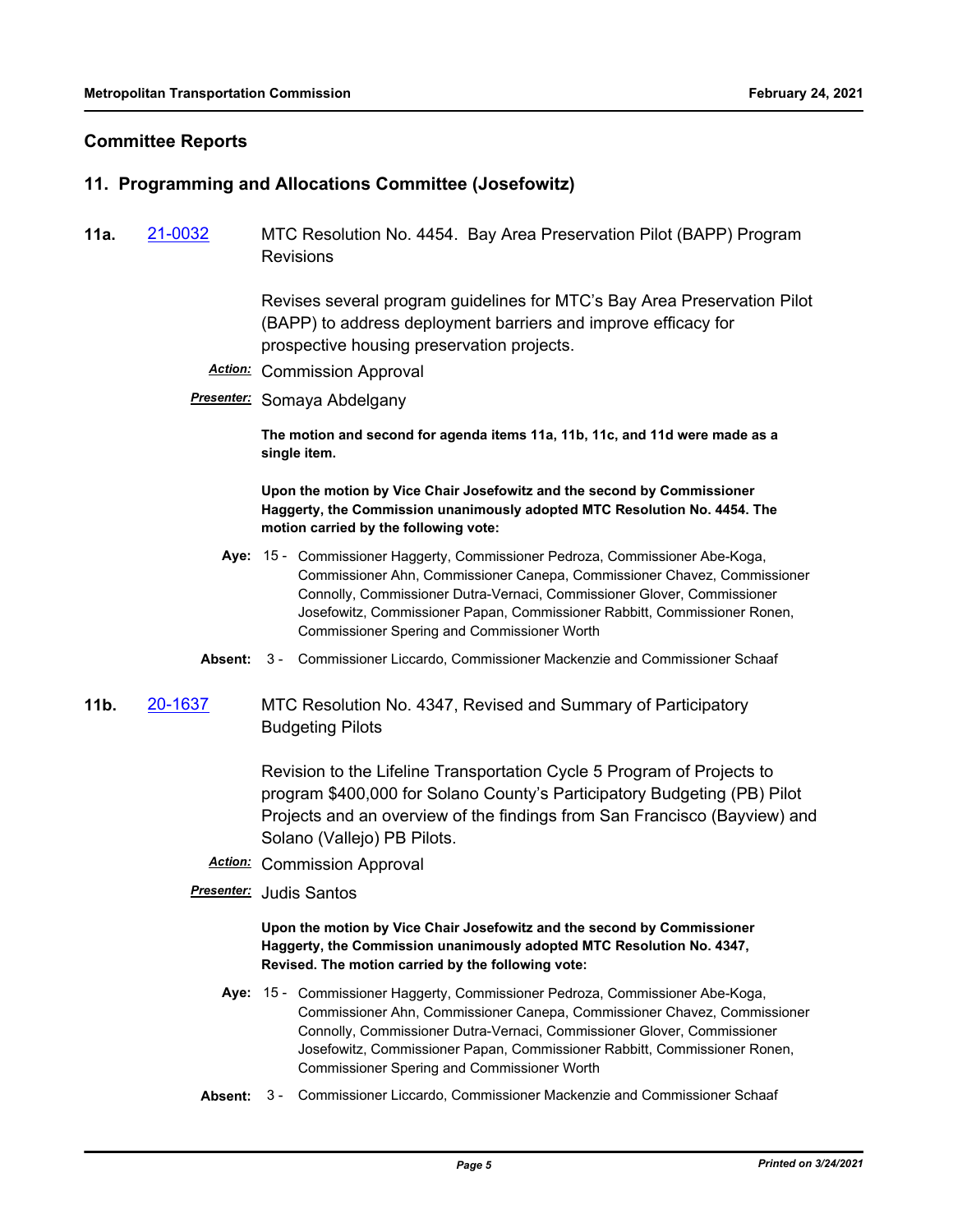#### **11c.** [21-0149](http://mtc.legistar.com/gateway.aspx?m=l&id=/matter.aspx?key=21742) MTC Resolution No. 4450. FY 2021-22 Fund Estimate

Annual Fund Estimate and proposed apportionment and distribution of \$790 million in Transportation Development Act (TDA) Local Transportation Fund, State Transit Assistance (STA), State of Good Repair (SGR) Program, Assembly Bill 1107 (AB 1107), transit-related bridge toll, and Low Carbon Transit Operations Program (LCTOP) funds for FY 2021-22.

### *Action:* Commission Approval

## *Presenter:* Terrence Lee

**Upon the motion by Vice Chair Josefowitz and the second by Commissioner Haggerty, the Commission unanimously adopted MTC Resolution No. 4450. The motion carried by the following vote:**

- Aye: 15 Commissioner Haggerty, Commissioner Pedroza, Commissioner Abe-Koga, Commissioner Ahn, Commissioner Canepa, Commissioner Chavez, Commissioner Connolly, Commissioner Dutra-Vernaci, Commissioner Glover, Commissioner Josefowitz, Commissioner Papan, Commissioner Rabbitt, Commissioner Ronen, Commissioner Spering and Commissioner Worth
- **Absent:** 3 Commissioner Liccardo, Commissioner Mackenzie and Commissioner Schaaf
- **11d.** [21-0148](http://mtc.legistar.com/gateway.aspx?m=l&id=/matter.aspx?key=21741) MTC Resolution Nos. 4474 and 4475. Adoption of the 2021 Transportation Improvement Program (TIP) and Transportation Air Quality Conformity Analysis for the Amended Plan Bay Area 2040 (Plan) and the 2021 TIP.

The federally required TIP is a comprehensive listing of all Bay Area surface transportation projects that receive federal funds, are subject to a federally required action or are regionally significant for air quality conformity purposes. MTC is required to make a positive air quality conformity determination for the TIP and Plan in accordance with EPA's transportation conformity regulations and MTC's Bay Area Air Quality Conformity Procedures.

- *Action:* Commission Approval
- *Presenter:* Adam Crenshaw

**Upon the motion by Vice Chair Josefowitz and the second by Commissioner Haggerty, the Commission unanimously adopted MTC Resolution Nos. 4474 and 4475. The motion carried by the following vote:**

- Aye: 15 Commissioner Haggerty, Commissioner Pedroza, Commissioner Abe-Koga, Commissioner Ahn, Commissioner Canepa, Commissioner Chavez, Commissioner Connolly, Commissioner Dutra-Vernaci, Commissioner Glover, Commissioner Josefowitz, Commissioner Papan, Commissioner Rabbitt, Commissioner Ronen, Commissioner Spering and Commissioner Worth
- **Absent:** 3 Commissioner Liccardo, Commissioner Mackenzie and Commissioner Schaaf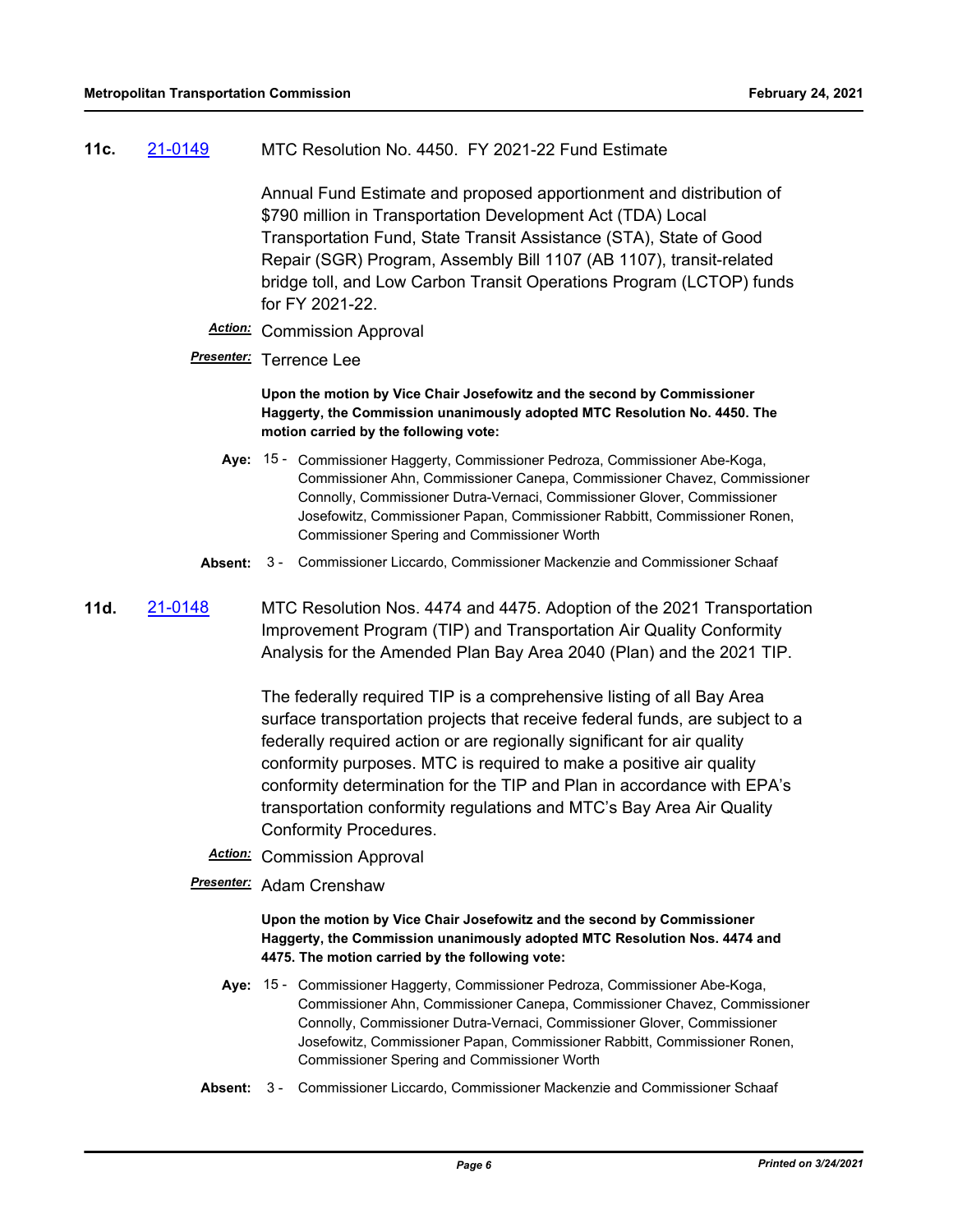## **11e.** [21-0180](http://mtc.legistar.com/gateway.aspx?m=l&id=/matter.aspx?key=21773) Bay Area Transit Operator Financial and Service Update

Staff will present an overview of Bay Area transit operator financial and service status during the on-going COVID-19 pandemic.

*Action:* Information

#### *Presenter:* Theresa Romell

Roland Lebrun was called to speak.

Nathan Swedlow was called to speak.

#### **12. Legislation Committee (Commission Chair Pedroza)**

**12a.** [21-0242](http://mtc.legistar.com/gateway.aspx?m=l&id=/matter.aspx?key=21835) Senate Bill 10 (Wiener): Housing Approval Streamlining Tool

Optional tool for local governments to streamline a parcel's upzoning located in transit-rich or jobs-rich locations or on urban infill sites.

- *Action:* Support / ABAG Executive Board Approval Support / MTC Commission Approval
- *Presenter:* Rebecca Long

Elaine Boykin was called to speak.

**Upon the motion by Chair Pedroza and the second by Commissioner Rabbitt, the Commission unanimously adopted a support position on Senate Bill 10 (Wiener). The motion carried by the following vote:**

- Aye: 12 Commissioner Haggerty, Commissioner Pedroza, Commissioner Ahn, Commissioner Canepa, Commissioner Chavez, Commissioner Dutra-Vernaci, Commissioner Glover, Commissioner Josefowitz, Commissioner Rabbitt, Commissioner Ronen, Commissioner Spering and Commissioner Worth
- **Nay:** 2 Commissioner Connolly and Commissioner Papan
- **Absent:** 3 Commissioner Liccardo, Commissioner Mackenzie and Commissioner Schaaf
- **Abstain:** 1 Commissioner Abe-Koga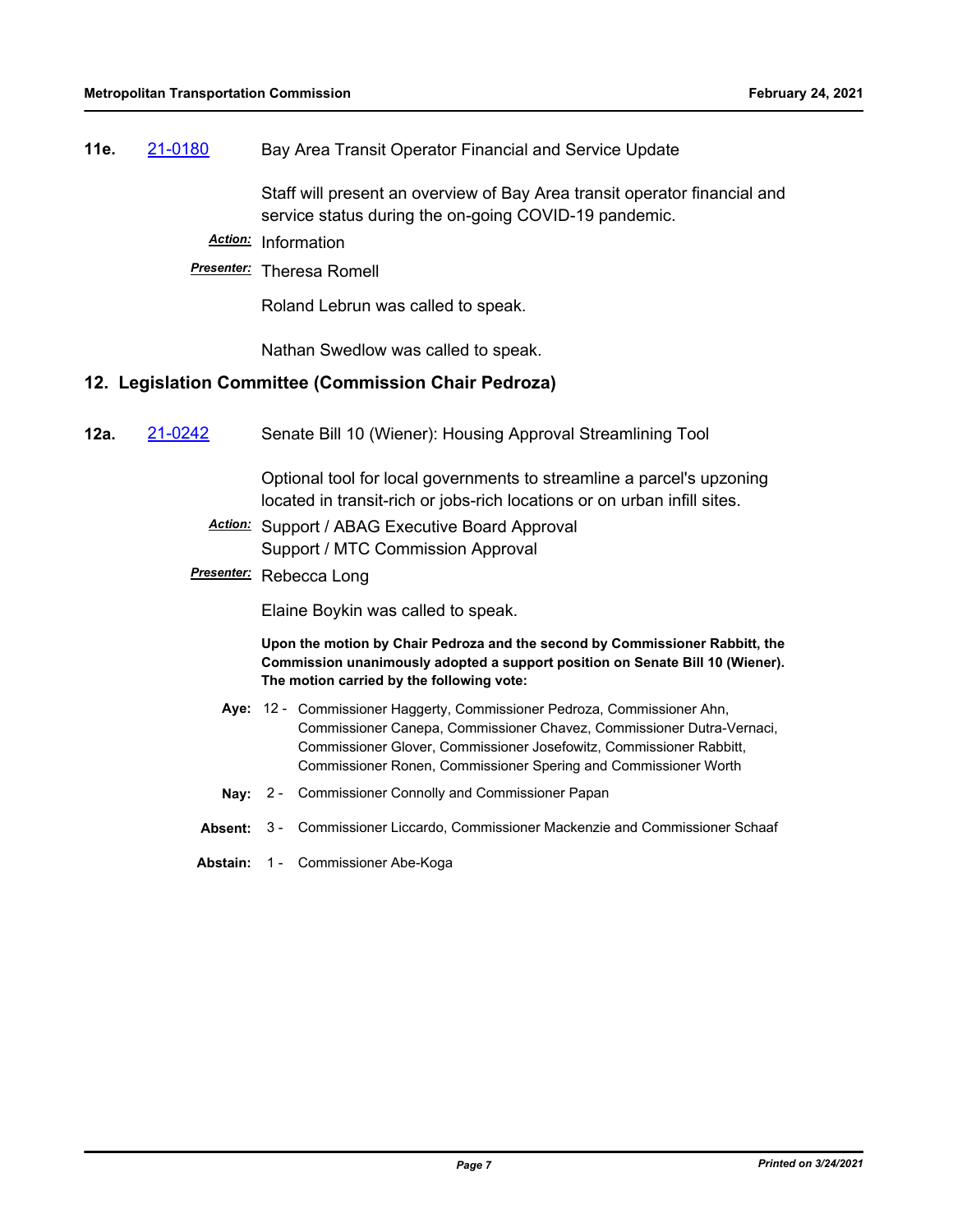| 21-0243<br>12b. |  | Senate Bill 7 (Atkins): Extension of California Environmental Quality Act<br>(CEQA) Judicial Review Streamlining Authority                                                                                                                                                                                         |  |  |
|-----------------|--|--------------------------------------------------------------------------------------------------------------------------------------------------------------------------------------------------------------------------------------------------------------------------------------------------------------------|--|--|
|                 |  | Restores an expired authorization for streamlined judicial review and adds<br>eligible specified housing projects consistent with a region's sustainable<br>communities strategy, and dedicates at least 15 percent of the units to<br>lower-income households.                                                    |  |  |
|                 |  | Action: Support / ABAG Executive Board Approval<br>Support / MTC Commission Approval                                                                                                                                                                                                                               |  |  |
|                 |  | <b>Presenter:</b> Rebecca Long<br>Upon the motion by Chair Pedroza and the second by Commissioner Spering, the<br>Commission unanimously adopted a support position on Senate Bill 7 (Atkins).<br>The motion carried by the following vote:                                                                        |  |  |
|                 |  |                                                                                                                                                                                                                                                                                                                    |  |  |
|                 |  | Aye: 13 - Commissioner Haggerty, Commissioner Pedroza, Commissioner Abe-Koga,<br>Commissioner Ahn, Commissioner Canepa, Commissioner Chavez, Commissioner<br>Dutra-Vernaci, Commissioner Glover, Commissioner Josefowitz, Commissioner<br>Rabbitt, Commissioner Ronen, Commissioner Spering and Commissioner Worth |  |  |

- **Nay:** 1 Commissioner Connolly
- **Absent:** 3 Commissioner Liccardo, Commissioner Mackenzie and Commissioner Schaaf
- **Abstain:** 1 Commissioner Papan